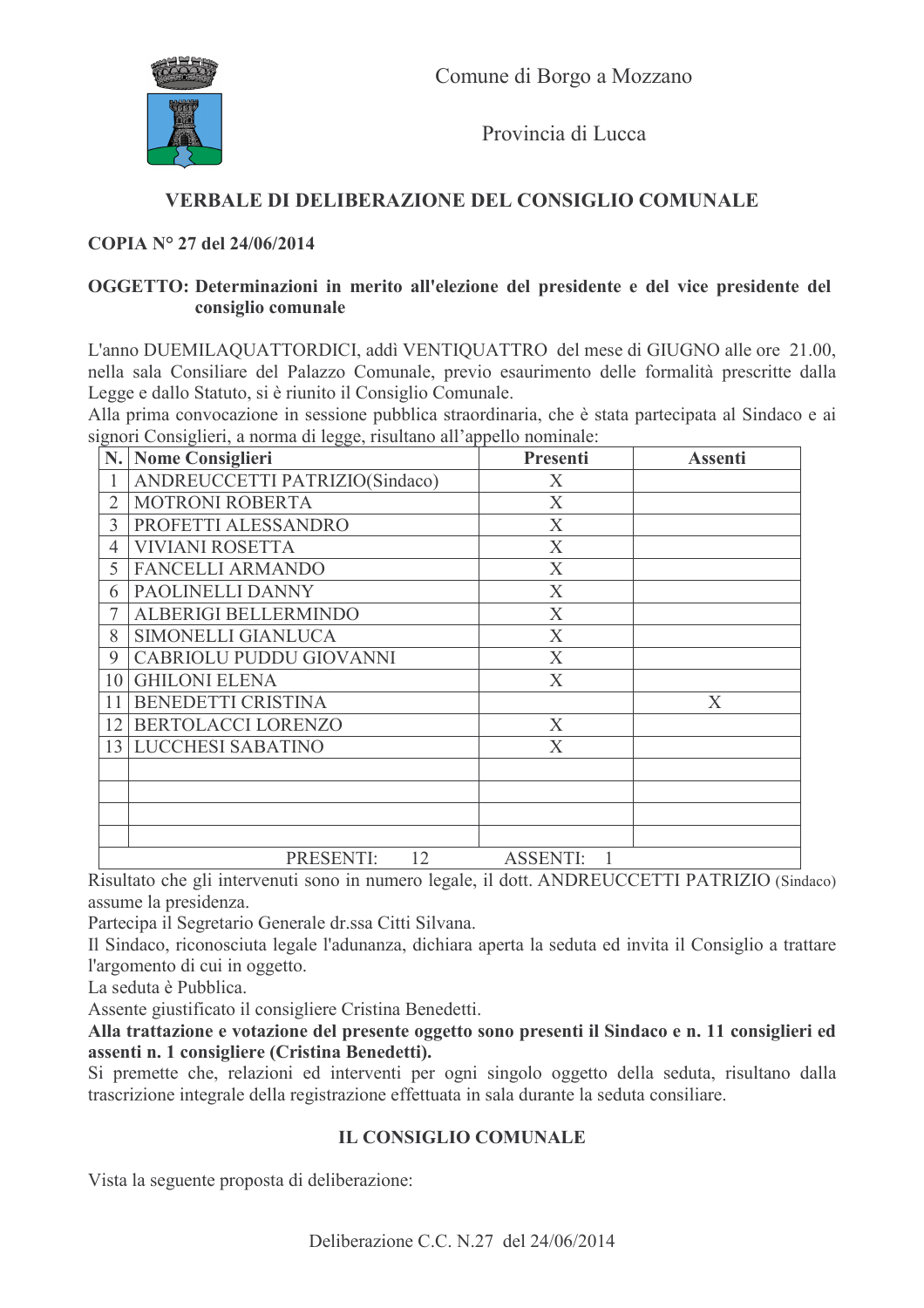

Provincia di Lucca

# IL CONSIGLIO COMUNALE

Visto il D.Lgs 267/2000, ed in particolare l'art. 39 "Presidenza dei consigli comunali e provinciali", comma 1, in base al quale: "I consigli provinciali e i consigli comunali dei comuni con popolazione superiore a 15.000 abitanti sono presieduti da un presidente eletto tra i consiglieri nella prima seduta del consiglio. Al presidente del consiglio sono attribuiti, tra gli altri, i poteri di convocazione e direzione dei lavori e delle attività del consiglio. Quando lo statuto non dispone diversamente, le funzioni vicarie di presidente del consiglio sono esercitate dal consigliere anziano individuato secondo le modalità di cui all'articolo 40. Nei comuni con popolazione sino a 15.000 abitanti lo statuto può prevedere la figura del presidente del consiglio".

Vista la propria precedente deliberazione n. 26 del 24.06.2014, con la quale venivano avviate le procedure di modifica dello statuto comunale, prevedendo in capo al consiglio comunale, con il voto della maggioranza dei 2/3 dei consiglieri assegnati, la facoltà di istituire la figura del presidente e del vice presidente del consiglio comunale;

Considerato che, con il citato atto c.c. n. 26 del 24.06.2014, veniva altresì deliberato che, "in sede di prima applicazione delle modifiche allo statuto disposte con il presente atto, nelle more dell'entrata in vigore delle modifiche stesse, la determinazione del consiglio comunale in ordine all'istituzione del presidente e vicepresidente del consiglio comunale è assunta immediatamente dopo l'adozione del presente atto";

Udita la relazione del Sindaco, il quale ritiene opportuno non procedere ad istituire la figura del presidente e del vice presidente del consiglio comunale, anche in correlazione agli intenti programmatici e all'attuazione di un processo di razionalizzazione e snellimento dell'assetto politico-istituzionale finalizzato al contenimento della spesa;

# DELIBERA

1) di non procedere, per quanto in premessa specificato, all'istituzione delle figure del presidente e del vice presidente del consiglio comunale.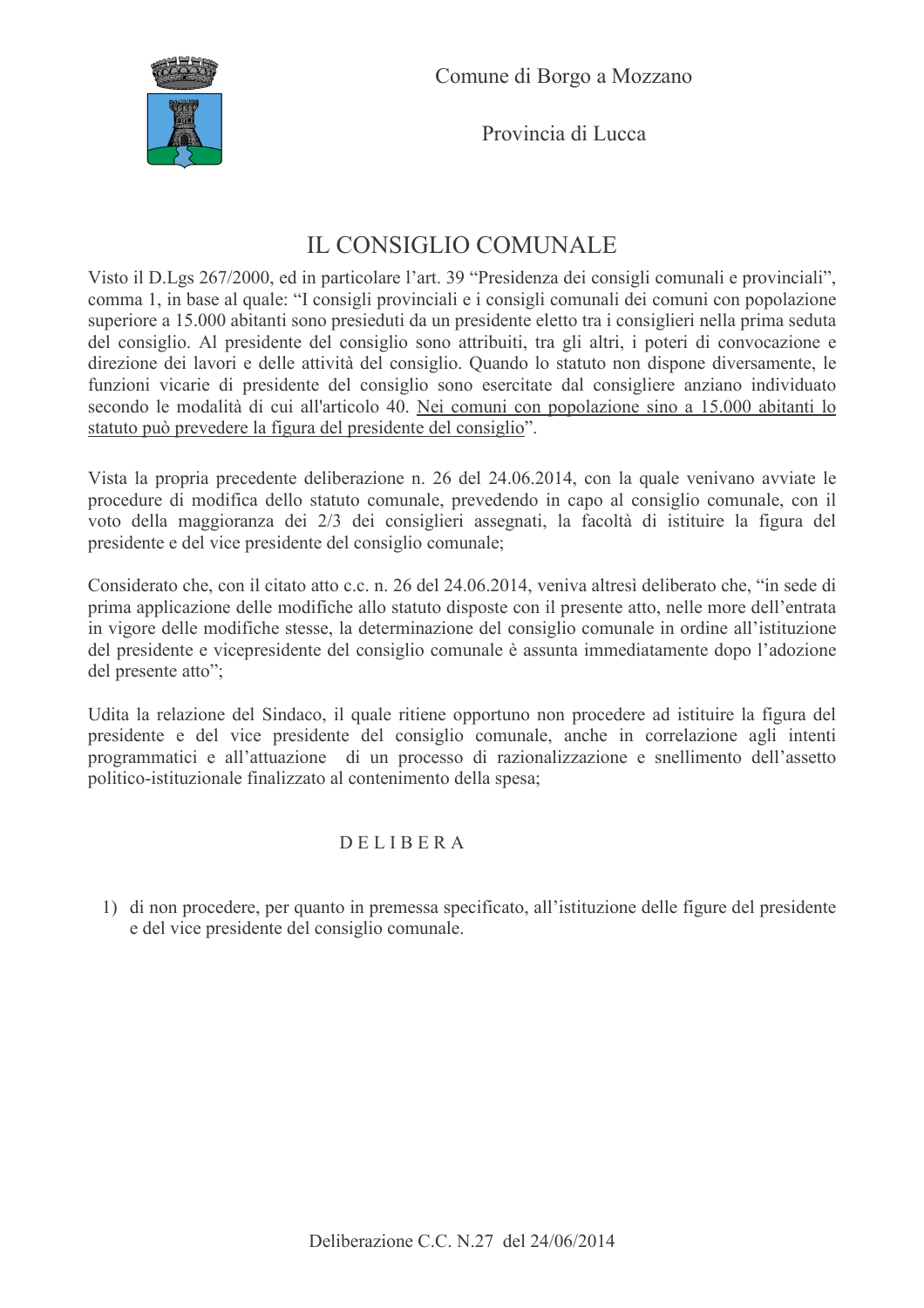

Comune di Borgo a Mozzano

Provincia di Lucca

Visto l'allegato parere favorevole in ordine alla regolarità tecnica espresso dal Responsabile del Servizio n. 1 Servizio Amministrativo dr.ssa Stefania De Amicis ai sensi dell' art. 49 del D.Lgs. n.  $267/2000$ 

Considerato che il presente atto non necessita di parere in ordine alla regolarità contabile in quanto non comporta impegno di spesa o diminuzione di entrata ai sensi dell'art. 49 del D.Lgs. n. 267/2000;

Con voti 9 favorevoli, 3 contrari (Elena Ghiloni, Lorenzo Bertolacci, Sabatino Lucchesi) e 0 astenuti espressi per alzata di mano dai n. 11 consiglieri più il Sindaco, presenti, e n. 12 votanti in seduta pubblica

#### **DELIBERA**

di approvare la sopra riportata proposta di deliberazione.

Successivamente il Consiglio Comunale

Con voti 9 favorevoli, 3 contrari (Elena Ghiloni, Lorenzo Bertolacci, Sabatino Lucchesi) e 0 astenuti espressi per alzata di mano dai n. 11 consiglieri più il Sindaco, presenti, e n. 12 votanti in seduta pubblica

#### **DELIBERA**

di dichiarare il presente atto immediatamente eseguibile ai sensi art. 134, comma 4 del D.Lgs. n.  $267/2000;$ 

Letto, confermato e sottoscritto

**IL SINDACO** 

**IL SEGRETARIO GENERALE** 

Patrizio Andreuccetti

Silvana Citti